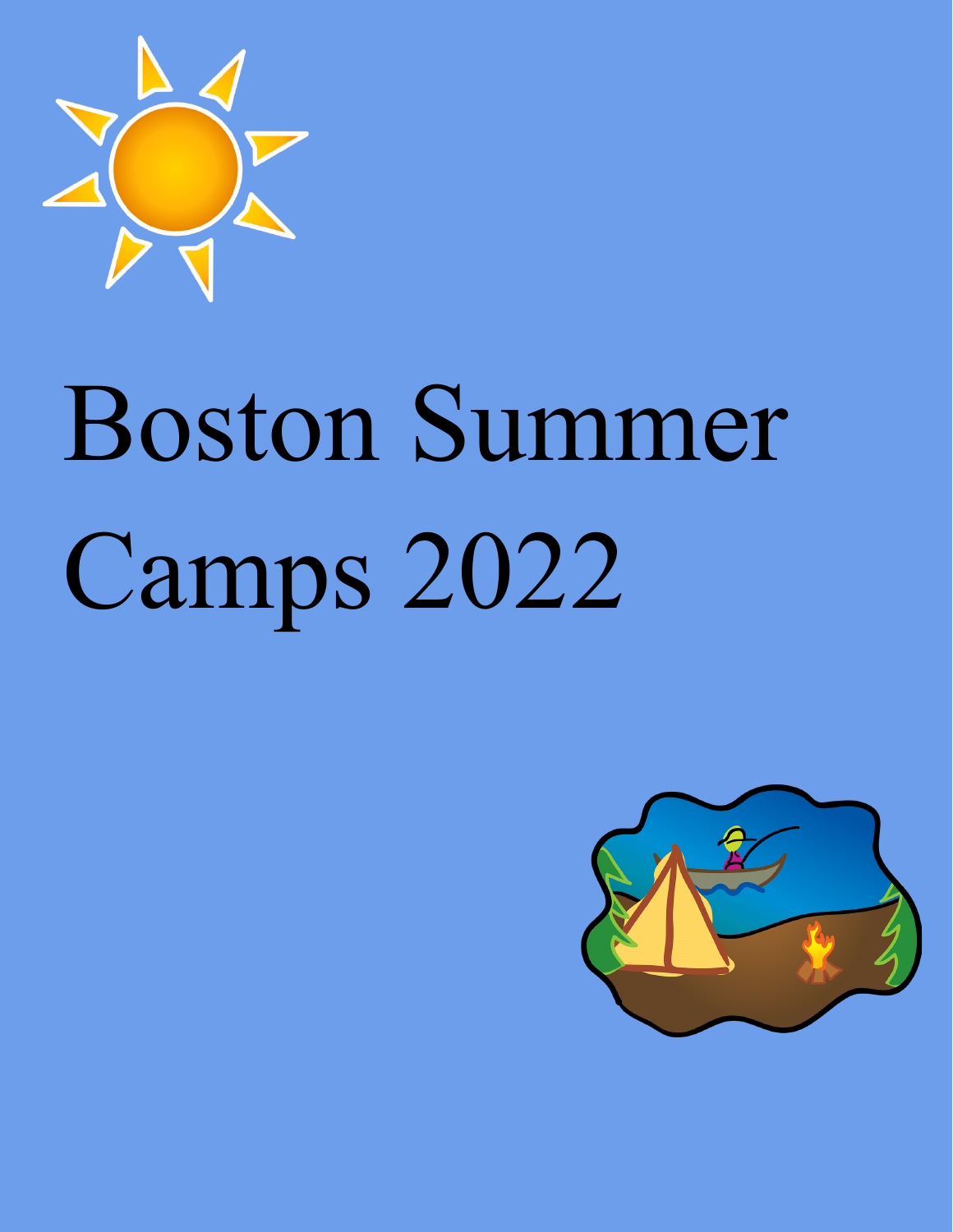# **Camps for Elementary School-Age Students, Grades K-6**

### **BRCPS Scholars Summer Program**

Now Accepting Applications for Summer 2022 Students entering grades K 1-6 are welcome. You do not have to be enrolled at Boston Renaissance in order to participate in our summer program – we welcome all children from our surrounding communities.

<https://www.bostonrenaissance.org/summer-program/>

To apply, print, fill out and send or bring back the 3 forms below to the school.

**Summer Scholars Program [Application](https://26xy2913jk341j8bt62je55l-wpengine.netdna-ssl.com/wp-content/uploads/Summer-Scholars-Program.pdf)** 

Summer Program Field Trip [Permission](https://26xy2913jk341j8bt62je55l-wpengine.netdna-ssl.com/wp-content/uploads/Summer-Program-Field-Trip-Permission-Slip.pdf) Slip

### Summer Program [Handbook](https://26xy2913jk341j8bt62je55l-wpengine.netdna-ssl.com/wp-content/uploads/Summer-Program-Handbook_2019.pdf)

\*In order to secure a slot in the program, one week's payment or a copy of a childcare voucher must be submitted with the application.

## **Cambridge Friends School**

### **CFS Summer**

Each week we explore a theme and offer activities, games, projects, arts and crafts, and more to inspire learning and the development of new skills. In keeping with the mission of Cambridge Friends School, the Program will nurture the whole child and positive connections among peers. For: Grades K2-8 Location: Cambridge Dates: 6/27-8/19 Hours: 8:30 am - 3:00 pm Cost: \$550/week, financial aid available Contact: 617-354-3880 Enrollment: [cambridgefriendsschool.org/summer](https://cambridgefriendsschool.org/summer/) Website: [cambridgefriendsschool.org](https://cambridgefriendsschool.org/)

### **Castle Square Tenants Organization**

Square Roots K-8 Program

Square Roots offers full-day programming with the aim of preventing summer learning loss while providing other opportunities for growth and exploration. There are daily educational activities as well as leadership activities to promote positive youth development. We partner with local organizations to enrich their program time, such as the Boston Public Library, the Institute of Contemporary Art, Tenacity, and more. For: Ages 6-12 Location: Castle Square Community Center, 464 Tremont Street, Boston

Dates: 7/11 - 8/19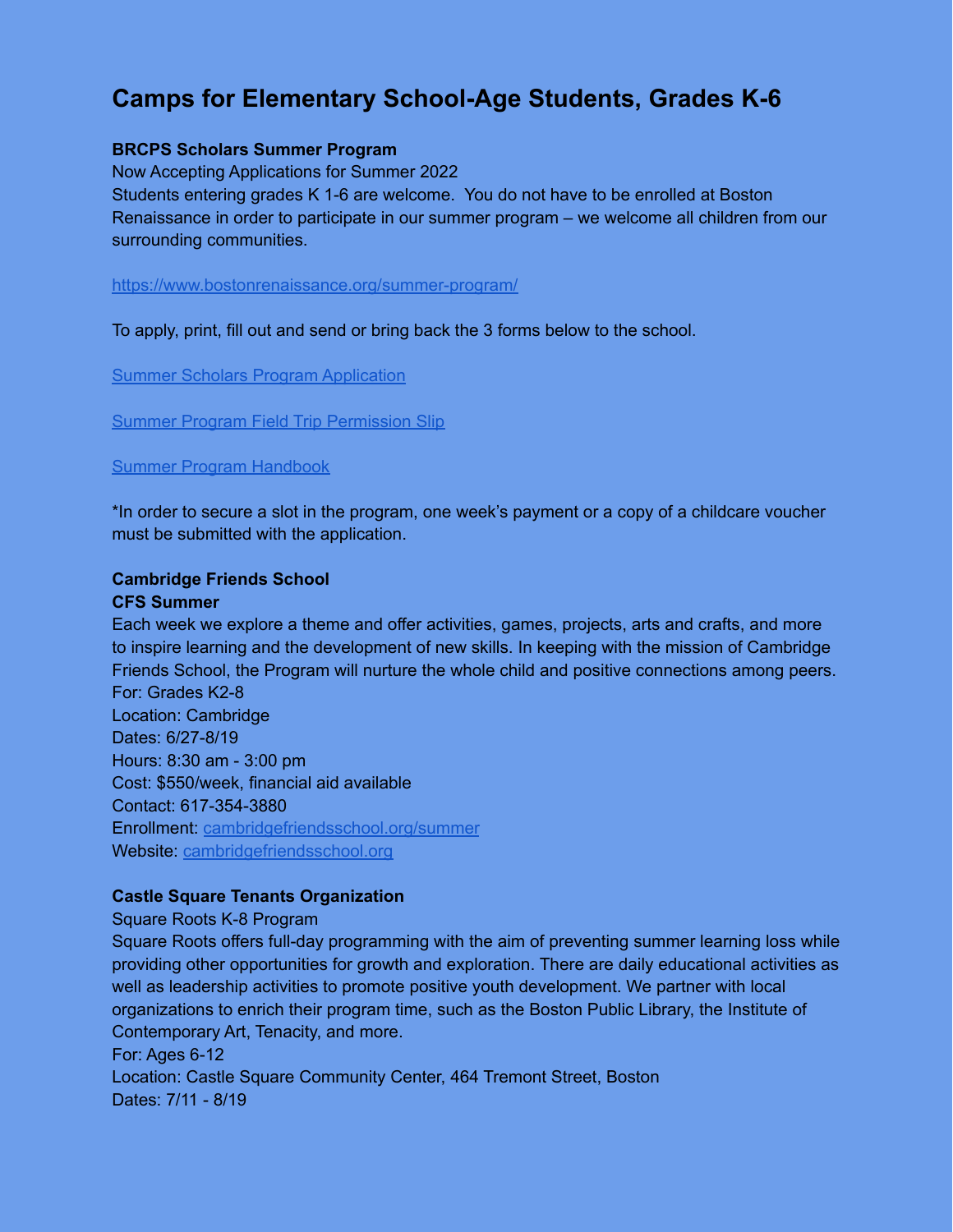Hours: 9 am - 5 pm Cost: To be determined. Enrollment: Register [here](https://www.bostonpublicschools.org/cstoboston.org/square-roots) Contact: Thi Tran, 857-288-8043, ttran@cstoboston.org Website: [cstoboston.org](https://www.bostonpublicschools.org/cstoboston.org)

### **Community Boat Building**

Model Boat Building "J.R. Junior - Boat Box" Participants will build and take home a 10" model of our famous Periwinkle Junior rowboat design. Our more advanced builders and those who have built this model previously will have the opportunity to add a solar-powered motor, a sailing rig, and more advanced finishing techniques. You do not need any previous experience for this project, and you do not need to sign-up for any other sessions to participate in this project. For: Ages 7-18 Location: CBB Workshop - 21 Liberty Drive, Boston, MA Dates: 7/11 - 7/15 Hours: 9 am - 4 pm Cost: \$500/week. Financial Aid is available. Enrollment: Register [here](https://campscui.active.com/orgs/CommunityBoatBuilding#/selectSessions/3106431) Contact: Program Director, Bob McCarty at bob@communityboatbuilding.org Website: <https://www.communityboatbuilding.org/summer-program>

### **Community Boat Building**

Full-size (10') Wooden Rowboat Building

Participants will work in a team of 5-10 people to build our famous Periwinkle Junior rowboat over the week. We have built hundreds of these beautiful seaworthy boats with kids of all ages and backgrounds. The finished boat(s) will be raffled off to one participant on the last day of camp. You do not need any previous experience for this project, and you do not need to sign-up for any other sessions to participate in this project. For: Ages 7-18 Location: CBB Workshop - 21 Liberty Drive, Boston, MA Dates: 7/18 - 7/22 Hours: 9 am - 4 pm Cost: \$550/week. Financial Aid is available. Enrollment: Register [here](https://campscui.active.com/orgs/CommunityBoatBuilding#/selectSessions/3106431)

Contact: Program Director, Bob McCarty at bob@communityboatbuilding.org Website: <https://www.communityboatbuilding.org/summer-program>

### **Community Boat Building**

Build Your Own Boat

During this two-week program, participants will be guided by expert boat builders and provided all of the necessary tools and materials as they work in our shop on building a full-size (6-8') version of a boat they designed. At the end of this session, we will launch our boats and conduct a "sea trial" on a protected and shallow body of water under the supervision of our staff. You will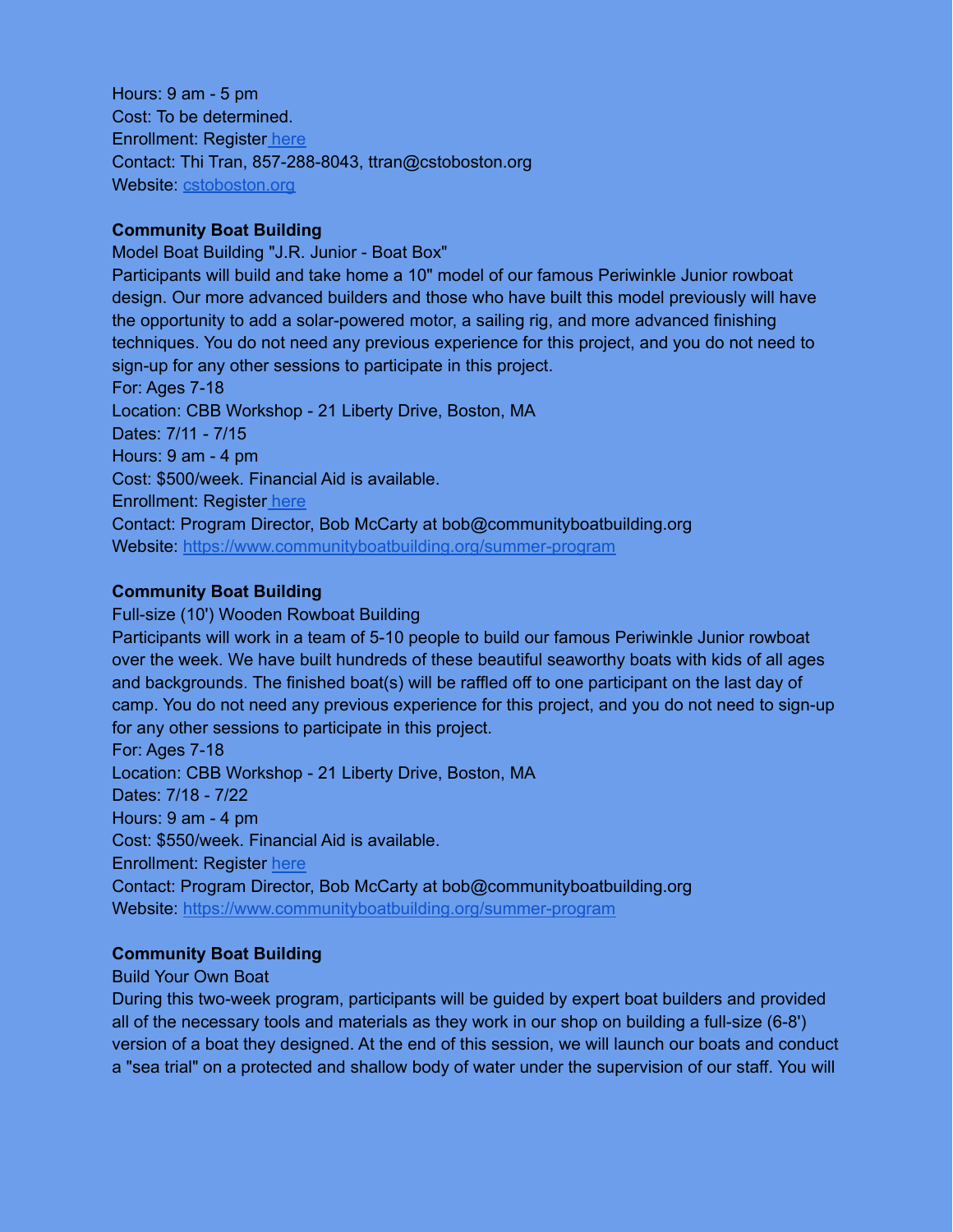walk away with a real boat that you designed and built; so satisfying! Ages 7-9 need to have previous experience building similar projects. For: Ages 7-18 Location: CBB Workshop - 21 Liberty Drive, Boston, MA Dates: 7/25 - 8/5 Hours: 9 am - 4 pm Cost: \$1,200/2 weeks. Financial Aid is available. Enrollment: Register [here](https://campscui.active.com/orgs/CommunityBoatBuilding#/selectSessions/3106431) Contact: Program Director, Bob McCarty at bob@communityboatbuilding.org Website: <https://www.communityboatbuilding.org/summer-program>

### **Crossroads**

### Camp Mitton (Overnight)

Camp Mitton is located on 20 acres of Cape Cod, between two picturesque large ponds. 70 campers attend each session. The ponds are a great location for a variety of swimming and boating activities. Onshore, there is a playing field and trail that connects all of the cabins and pavilion. Activities include daily instructional swim lessons, sports and games, climbing, mountain biking, boating, archery, arts and crafts and more. All activities are facilitated to provide opportunities to build skills such as critical thinking, creativity, social awareness and teamwork.

For: Grades 2-8 Location: Brewster, MA Dates: Four 12-day sessions (see website for more info) Cost: \$100 enrollment fee per camper per session Enrollment: Register [here](https://crossroadsma.org/programs/crossroads-camps/) Contact: outreach@crossroadsMA.org or 617-765-7556 Website: [crossroadsma.org/programs/crossroads-camps/](http://crossroadsma.org/programs/crossroads-camps/)

### **Crossroads**

### Camp Wing (Overnight)

Located on 200 acres, Camp Wing is our largest camp where 240 campers stay overnight each session. Cabins are grouped into four villages of 60 campers that each establish a close community. The site includes two swimming pools, a boating pond, large playing fields, and a huge log cabin that serves as accommodation for 120 of the campers. Activities include daily instructional swim lessons, sports and games, climbing, mountain biking, boating, archery, arts and crafts and more. All activities are facilitated to provide opportunities to build skills such as critical thinking, creativity, social awareness and teamwork.

For: Grades 2-8 Location: Duxbury, MA Dates: Four 12-day sessions (see website for more info) Cost: \$100 enrollment fee per camper per session Enrollment: Register [here](https://crossroadsma.org/programs/crossroads-camps/) Contact: outreach@crossroadsMA.org or 617-765-7556 Website: [crossroadsma.org/programs/crossroads-camps/](http://crossroadsma.org/programs/crossroads-camps/)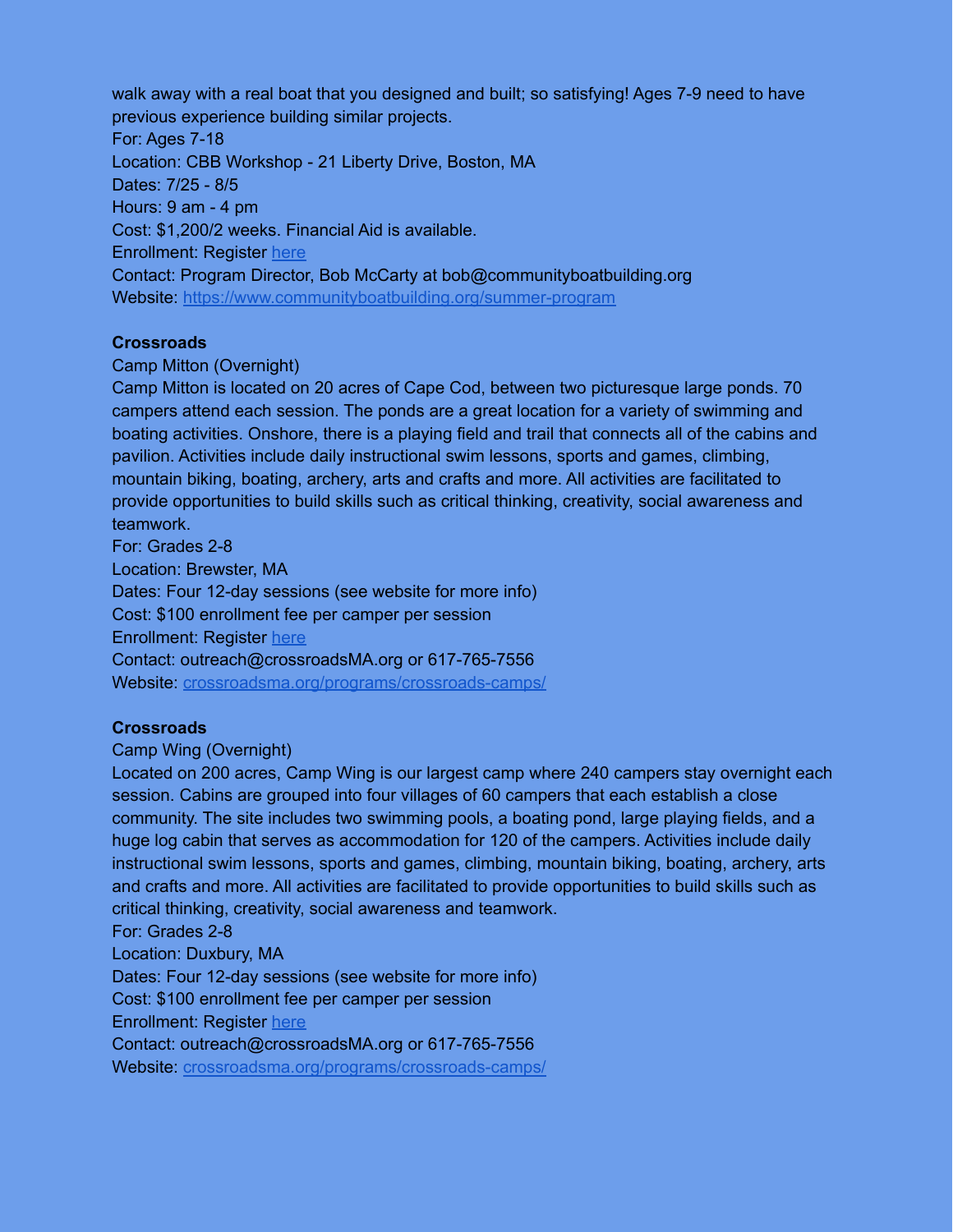### **Hale Education**

Hale Outdoor Learning Adventures (HOLA) Hale Outdoor Learning Adventures (HOLA) is a 5 week long day camp experience at Hale in Westwood, MA. Campers from our BPS Partner Schools are able to experience the wonder of Hale's 1,100+ acres, all while participating in academic and enrichment programs that encourage learning, inspire exploration, and connect students to each other and nature. For: Grades 4-6 Location: Westwood Dates: 7/5-8/5 Hours: 8:45 am - 3:45 pm Cost: \$0.00 – no cost for families – transportation included! (bus routes available on our website) Contact: 781-326-1770 or email Jaclyn Ross at jross@hale1918.org Enrollment: [hale1918.org/climb-the-mountain/hola/](https://cambridgefriendsschool.org/summer/) Website: [hale1918.org](https://cambridgefriendsschool.org/) Flyer: [View](https://drive.google.com/file/d/15lCYIBv0a48tZgZMO0P-uDzESo9QgvPu/view?usp=sharing) here

### **Piers Park Sailing Center**

Science of Sailing

Science of Sailing is a unique combination of on-the-water skill-building in basic keelboat sailing with principles of physics, biology, and marine science integrated into the curriculum. The Science of Sailing program is a full-day summer program. Students advance through a three-level curriculum in the program, earning beads to track their progress. For: Ages 10-22 Location: East Boston Dates: 7/5 - 8/26 (2-week sessions) Hours: 9 am - 4 pm Cost: \$0-\$400 depending on family income, geographic location, disability status Register: [piersparksailing.org/youth](http://piersparksailing.org/youth) Contact: Alex DeFronzo, adefronzo@piersparksailing.org Website: <https://piersparksailing.org/youth-sailing/youth-programs>

### **Piers Park Sailing Center**

Harbor Explorers For: Ages 6-9 Location: East Boston Dates: 7/5 - 8/26 (1-week sessions) Hours: 9 am - 4 pm Cost: \$0-\$200 depending on family income, geographic location, disability status Register: [piersparksailing.org/youth](http://piersparksailing.org/youth)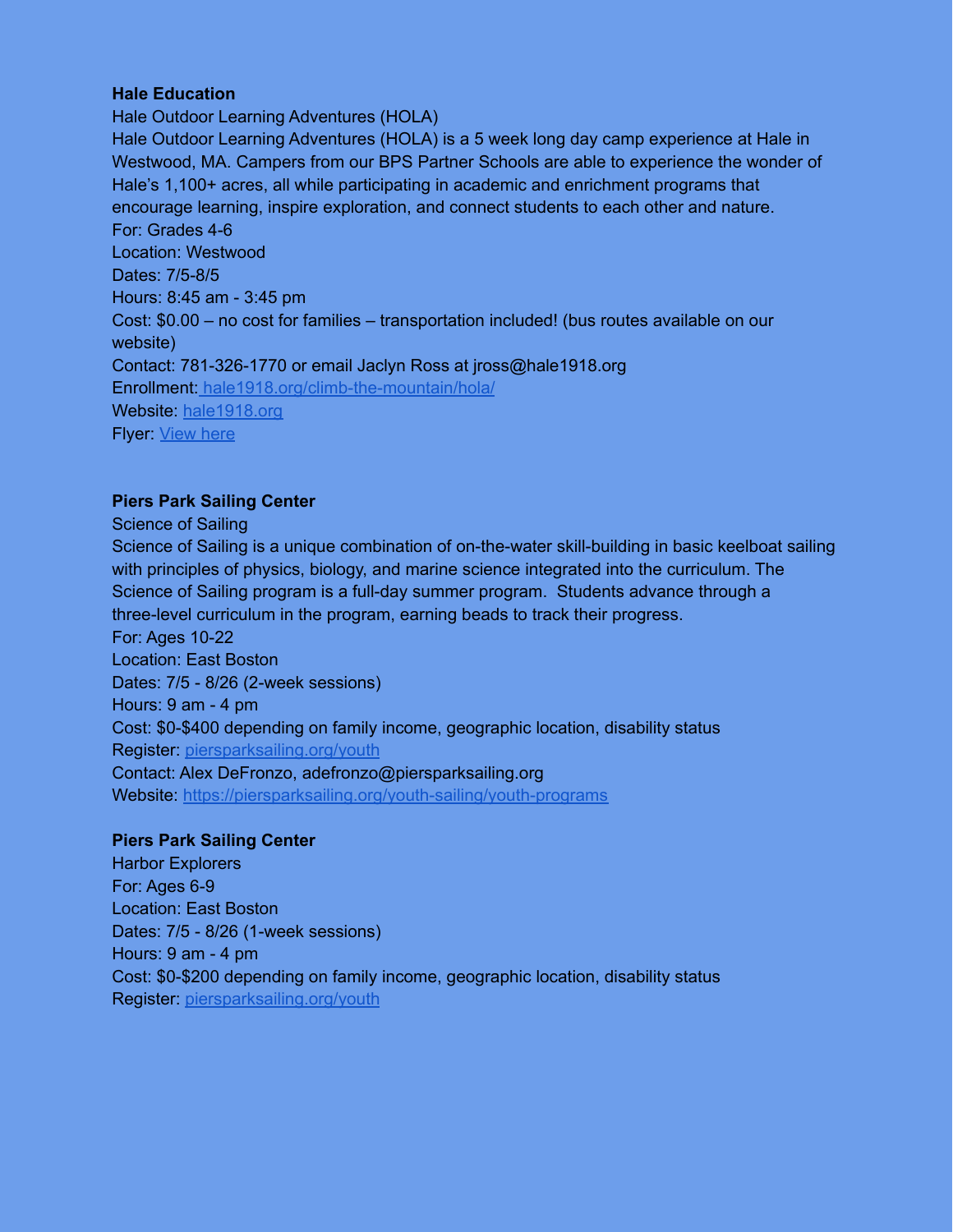### **Urbanity Dance**

Summer Session For: Ages 2-18 Location: South End Dates: 6/20 - 8/12 Hours: Between 9 am - 5 pm, depending on the program. Cost: \$60-\$400/week depending on the program. Scholarships are available. Application Due: April 1 Contact: Cayley Christoforou, studio@urbanitydance.org, 617-572-3727 Register: [www.amilia.com/store/en/urbanity-dance/shop/programs/71572](http://www.amilia.com/store/en/urbanity-dance/shop/programs/71572) Website: urbanitydance.org

### **YMCA of Greater Boston**

Y Day Camp keeps kids engaged, safe, healthy, and learning. At the Y, we focus on your child as a whole, including top-notch sports and swimming instruction, exploration of the community, and developing life-long friendships. We emphasize seamlessly weaving literacy, math, and science lessons into our curriculum, preventing summer learning loss, and making sure our camp kids are ready to return to school in the fall. Above all, we focus on making summer fun! Y Day Camp keeps kids engaged in high-quality, safe, healthy, and hands-on learning activities. At the Y, we are committed to meeting the needs of the whole child. Under the leadership of our qualified camp staff, campers engage in top-notch sports and swimming instruction, exploration of the community, and developing life-long friendships.

We are committed to the safety of your children and family by updating and adapting our safety policies per recommendations from the CDC, EEC, DPH, ACA and the MA State guidelines. Safety is our top priority so thank you for your continued cooperation and patience as we work with these key regulatory agencies each year.

For: 3-15 years (varies by location)

Location: Boston and surrounding Suburbs

Dates: 6/20-9/2

Hours: 8:00 am-5:00 pm

Cost: Camp costs vary by camp offerings and locations. Please see the website for all details. We work with each family individually to ensure the camp is affordable with financial assistance! Enrollment:

[https://ymcaboston.org/wp-content/uploads/2022/01/DayCampOnlineRegistration\\_2022.pdf](https://ymcaboston.org/wp-content/uploads/2022/01/DayCampOnlineRegistration_2022.pdf) Website: [ymcaboston.org//youth-and-family/camps/day-camps](https://ymcaboston.org/youth-and-family/camps/day-camps/)

### **Contact:**

East Boston Camp — marango@ymcaboston.org — eastbostoncamps@ymcaboston.org Oak Square Camp, Oak Square Scamper — marango@ymcaboston.org oaksquarecamps@ymcaboston.org Menino Camp — afeliz@ymcaboston.org — meninocamps@ymcaboston.org Dedham Camp, Parkway Bear Camp, Parkway Scamper— jlavely@ymcaboston.org —

parkwaycamps@ymcaboston.org